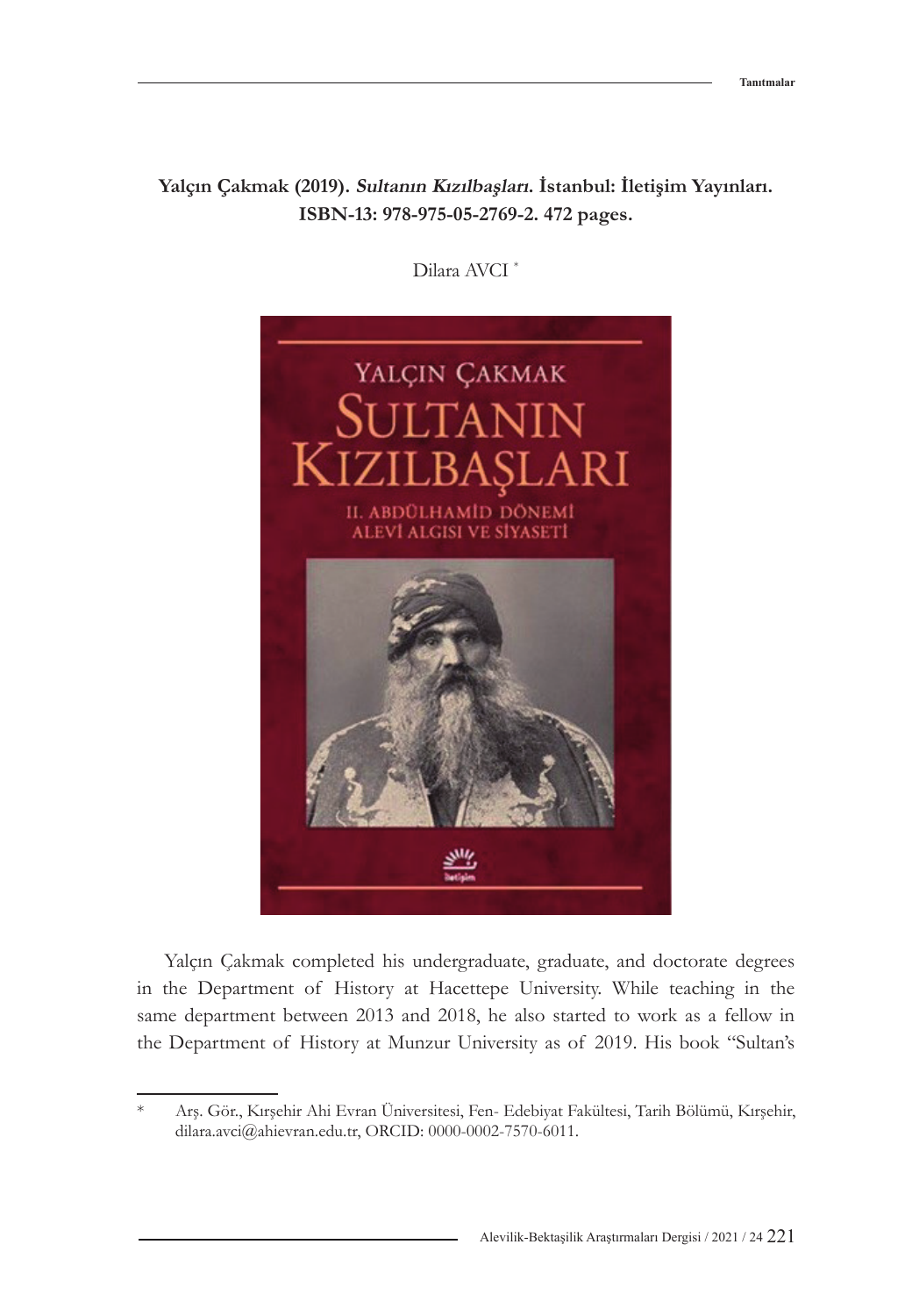Kizilbashs" appears before the reader as an extended work from Çakmak's doctorate thesis<sup>1</sup>.

Yalçın Çakmak grounds the basis of his book on "Abdülhamid II", who has recently become a very popular and controversial figure, and his policies towards the Kizilbash/Alevi. While doing this, the author extensively used the primary sources and drew attention to the issues (i.e., Anşa Bacı and Dumuklu incidents) that had been of little to no discussion before. He also benefited from the reports of the missionaries, especially the Protestant missionaries' reports, the newspapers, observations made by then-travelers, and reports written by the American, British and French consulates. In terms of secondary sources, Çakmak profited from the works of prominent authors in the above-mentioned field of history. Starting with Ahmet Yaşar Ocak, Çakmak also studied the works of Selim Deringil, Rıza Yıldırım, Ayfer Karakaya-Strump and Gökhan Çetinsaya. As a result of the variety of academic studies he used, this new book has opened new discussions and paved the way for recovering from the one-sided understanding of history.

The book starts with the "Introduction" chapter. In the first chapter, the period from "The Birth of the Kizilbash (Red Heads) to The Banning of Bektashi order" is covered. In the second chapter, "From Heresy to Ambiguity: The Kizilbash/Alevi Perception in the Ottoman Empire during the reign of Abdülhamid II" is discussed. In the third chapter, the subject of "Missionaries, other Western Circles and the Kizilbash/Alevi" is mentioned. The fourth chapter informs the reader about "The Kizilbash/Alevi population". The fifth chapter focuses on "Strategies of Siege: Searching for Solutions and Practices for Kizilbash/Alevis". In the sixth chapter, "The Representation Crises of the Kizilbash/Alevis" are discussed. The seventh and final chapter, the subject of "An Intersectional Area in the Kizilbash/Alevi Perception and Politics: Dersim" is covered in-depth as a case study. The chapters are then followed by the main headlines "Instead of the Afterword", "References", and "Index".

The presentation of the book is made by Professor Ahmet Yaşar Ocak. With the sentence: "The book needs to gain the recognition it deserves in this environment where bad money drives the good out of the market", Ocak emphasizes the

<sup>1</sup> The name of the author's doctorate study is "Kizilbash/Alevi Politics of the Ottoman Empire in the Period of Abdülhamid II (1876-1909)".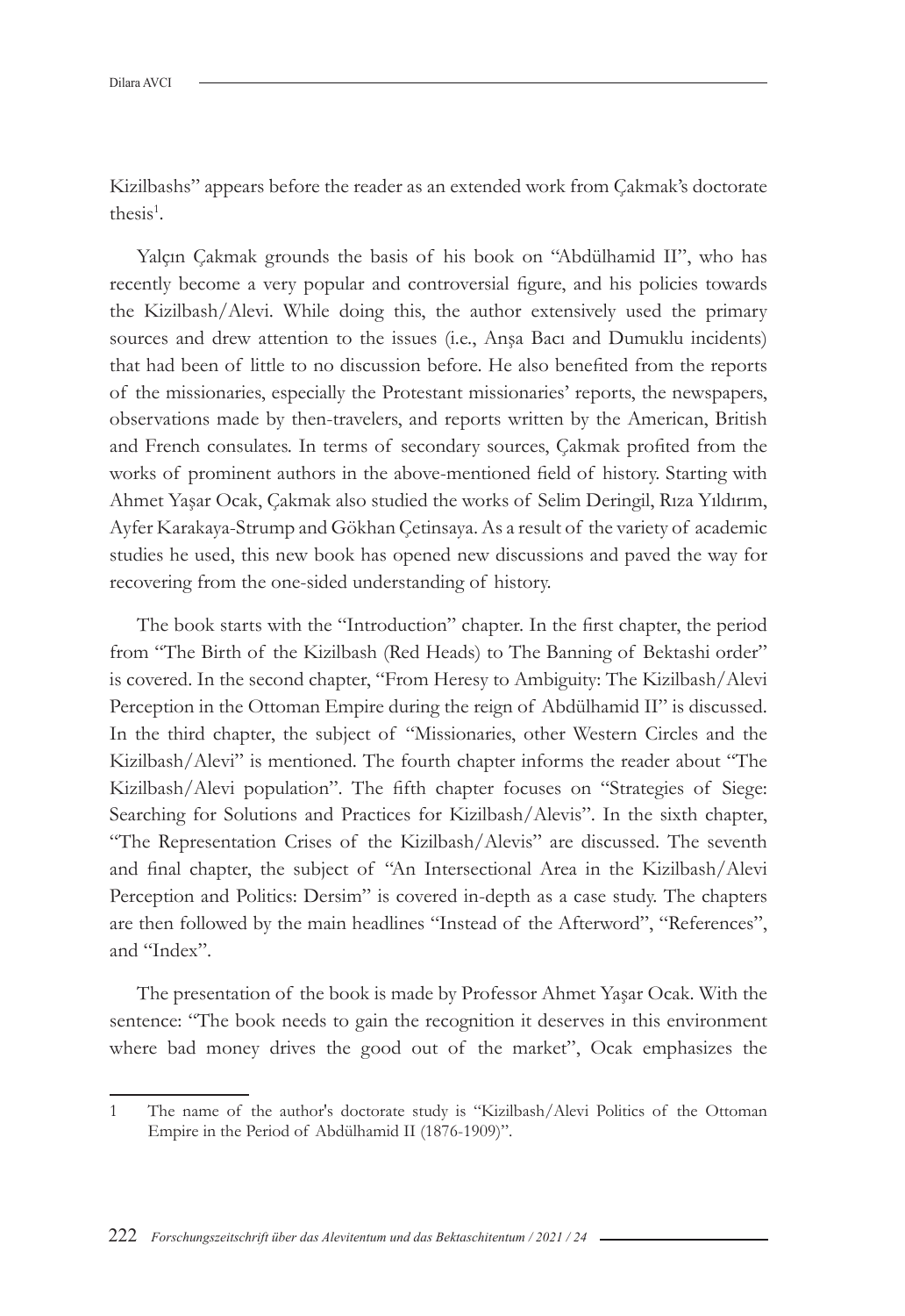importance of the book for the ongoing field research. After the book's presentation, "Foreword" was written by Professor Mehmet Özden who previously undertook Çakmak's Ph.D. advisory. In his writing, Özden states that the new book is important as it lays the groundwork for new questions and discussions in the field, and Çakmak is remaining impartial while doing this.

Following the "Foreword" section, Çakmak continues his book with the "Introduction" chapter. Here, Çakmak explains the following topics, and the reasons why he decided to include them in his work. He also talks about the concepts, methods, problems, and hypotheses which he will be using throughout the book. Çakmak often uses the terms "*Kizilbash*, *Alevi*, *Rafizi* (Shi'ite Muslims rejecting the first three successors after the Prophet Muhammed), *Zindik* (heresy) and *Mülhid"* to support his main argument throughout the book. From a problematic point of view, this study seeks to answer the two following questions: Did Abdülhamid II have a specific policy for Kizilbash/Alevis as it was in the  $16<sup>th</sup>$  century? Did these policies applied to this community have originality in themselves? Based on these two questions, the hypothesis of Çakmak's study is, although the policies applied towards these communities during the reign of Abdülhamid II were inherited from the past and especially partially consistent with the ones from the Selim I, Abdülhamid II's policies exhibited discursive and practical differences due to the differentiation of the conditions of the  $19<sup>th</sup>$  and  $20<sup>th</sup>$  centuries. Another hypothesis is that it allows the history and belief systems of Kizilbash/Alevi to be analyzed analytically in the light of the statements and records written by the Ottoman bureaucrats, as well as the reports of Western figures during the reign of Abdülhamid II.

In the first chapter of the book, the period from the birth of the Kizilbash to the banning of the Bektashi order is examined. This chapter gives general information about the history and belief systems of the Kizilbash to the reader. According to Çakmak, as the interactions with the Safavids began, the concern that the Safavids might influence the Kizilbash/Alevi population in Anatolia caused the Ottoman administration to always keep the community under close watch. The idea of "Sunni Orthodoxy" that had emerged in the middle of the 16<sup>th</sup> century negatively affected the non-Sunni Kizilbash/Alevi communities. In order to turn the Kizilbash/Alevi community from the wrong ways they were in, a Sunnization policy was put in force against this group during the reign of Abdülhamid II. The administration aimed to show the right version of Islam to the Kizilbash/Alevi by having mosques, masjids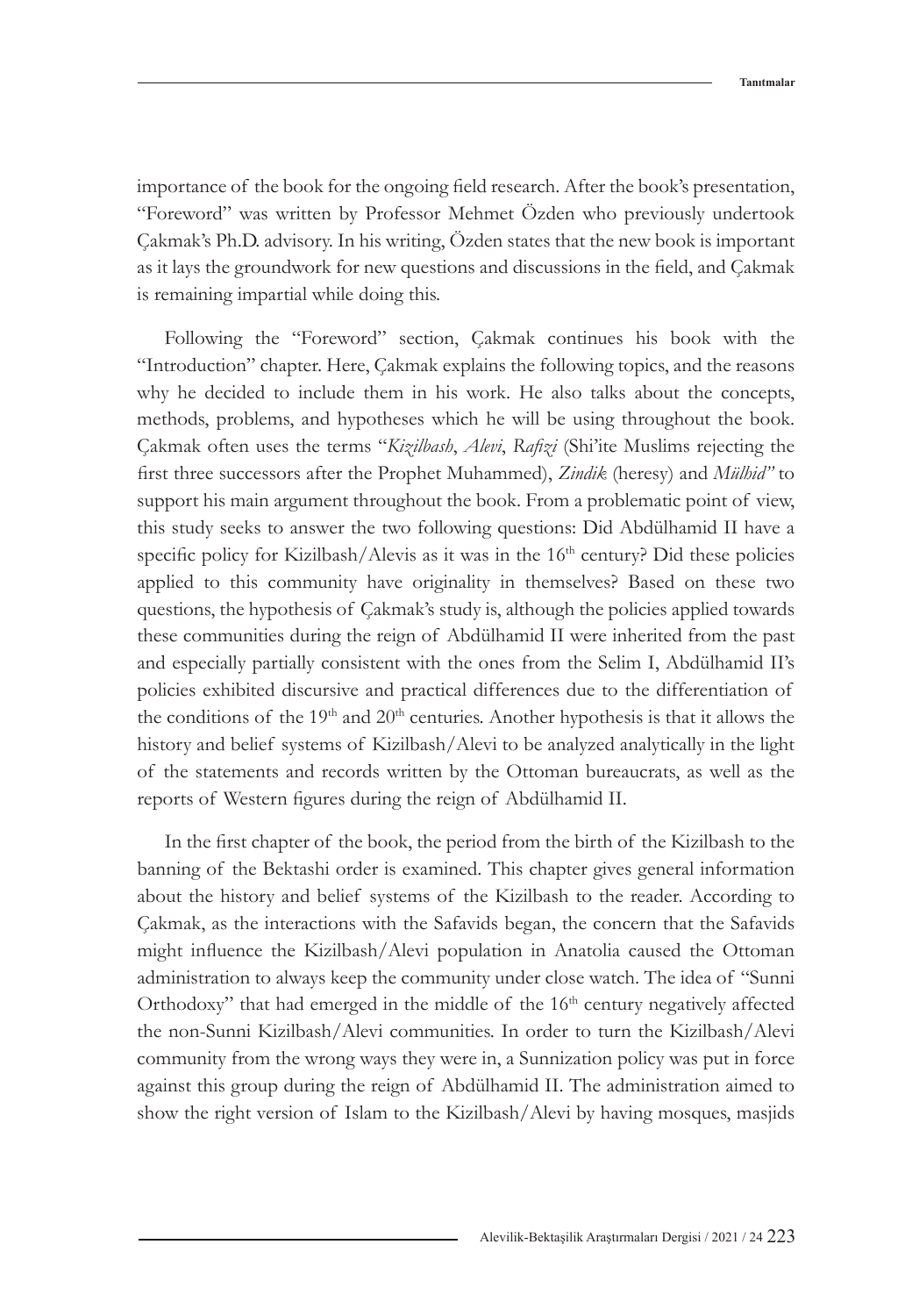built in their towns and villages, and also by sending Sunni imams to the regions they lived.

In the second chapter, Çakmak examines the Kizilbash/Alevi perception of the Ottoman Empire during the reign of Abdülhamid II through the concepts of

*Mülhid*<sup>2</sup> and *Müphem*<sup>3</sup>. According to the author, the state began the policy of Sunnization during the reign of Abdülhamid II. The main reason behind this situation was the problems of increasing ethnic diversity in Anatolia after the mass migration of the Muslim population from the Balkans as a result of the defeat in the Russo-Turkish War. The Muslim population in Anatolia exhibited a heterogeneous structure. After the war, Abdülhamid II's state policy gained a direct Islamic identity. Unity of Islam and Pan-Islamism were among the important policies of the period. Abdülhamid II aimed to unite Muslims in the Sunni/Hanafi bloc in order to resolve the legitimacy crisis and to homogenize the state administration. The main reasons for the homogenization desire were the efforts of the Protestant missionaries to turn the Kizilbash/Alevi population to Protestantism and deepening the already existing differences within the Ottoman public, therefore causing conflicts by certain imperial policies that could lead to a separation. One of the biggest fears of the Abdülhamid II era was the possibility of unity between the Kizilbash/Alevi and Armenian populations that could result in an action against the Ottoman rule. In this chapter, the author also examines the records focusing on the fears and concerns of the period. The chapter includes the evaluations and reports of the Ottoman bureaucrats who talked about these issues. Especially the evalutions of Mehmed Memduh Pasha, who was the governor of Sivas at the time, are important. During the reign of Abdülhamid II, other non-Sunni groups were also under the control of the state, the same as the Kizilbash/Alevi. These groups can be listed as Shiites, Arab Alevis, Yezidis, Druze, Crypto-Christians or Istavris, were practicing Islam and Christianity as a double faith.

In the third chapter, Çakmak includes the first-ever interactions between the American Protestant missionaries and the Kizilbash/Alevi community. The general perception of the Kizilbash among the missionaries were that the Prophet Muhammad was denied, and the divinity of Jesus was accepted. By this thinking,

<sup>2</sup> Mülhid means defending beliefs and views that will result in the abjuration of religion.

<sup>3</sup> Müphem means ambiguous, unclear, indefinite.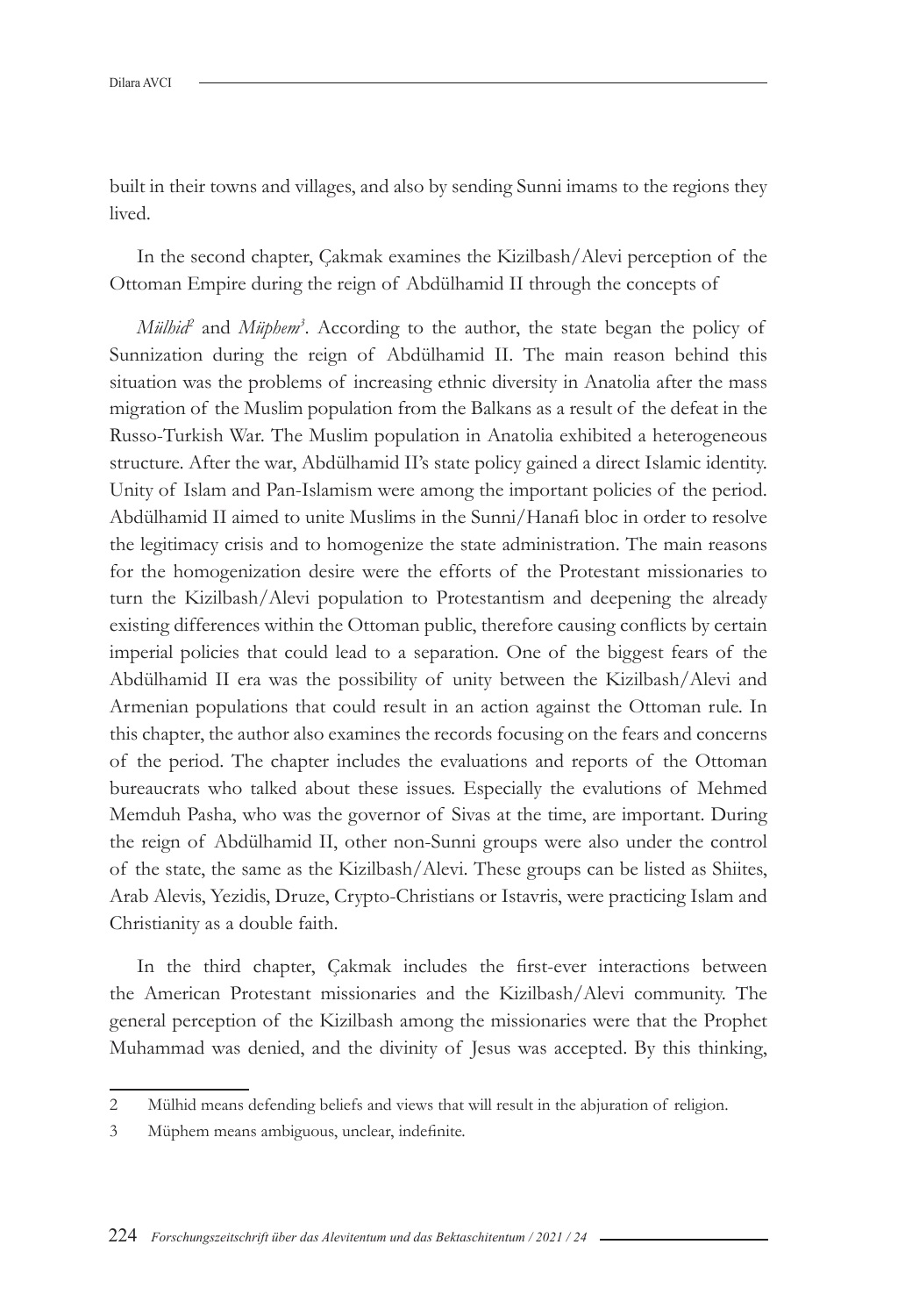they were convinced that it would be easy for the Kizilbash/Alevi to become Protestants. On the other hand, some Kizilbash/Alevis made direct contact with the missionaries and asked for teachers and preachers to be sent to the region to teach Protestantism. The main reason for these acts was the community's desire to escape from the Sunni education system and to have the education they were deprived of by the administration until that time.

Another event that can be shown as an important success of the Protestants is the emergence of the Protestant Kurdish Chief Ali Keko. He was known as a member of a significant tribe in Dersim.

Apart from the missionary activities, the consulates of the European states within the borders of the Ottoman Empire also conducted evaluations and wrote reports on the Kizilbash/Alevi population. Some researchers even carried out anthropological studies on these groups.

In the fourth chapter, Çakmak informs the reader about the demographics of the Kizilbash/Alevi, and the cities which were densely populated by the community. The Kizilbash/Alevi population could be found all across the Anatolian cities, but most of them settled in the provinces of Ankara, Erzurum, Sivas, and the Mamuret-ül-Aziz (also known as Harput). However, there is no separate category opened for this community in the official documents. It is also known that the local administrators had more information about their population. In addition to the Ottoman sources, British and French consulates also collected demographic information about this community.

In the fifth chapter, Çakmak talks about searching for solutions and practices against the Kizilbash/Alevi, namely *tashih-i akaid*<sup>4</sup> or *tashih-i itikad*<sup>5</sup>. The reason why the word *ihtida* (conversion) was not used instead of the *tashih-i akaid* or *tashih-i itikad* emphasizes only the importance of the necessity of correcting the Kizilbash/Alevi's beliefs despite being Muslims. As required by the *tashih-i akaid* policies, the central administration concentrated on the educational policies and built in the regions where the Kizilbash/Alevi population lived. The schools opened by the missionaries were seen as a threat, and it was aimed that Kizilbash/Alevis would receive education in

<sup>4</sup> Meaning the correction of belief system.

<sup>5</sup> It is the singular version of Tashih-i Akaid and means the correction of belief system.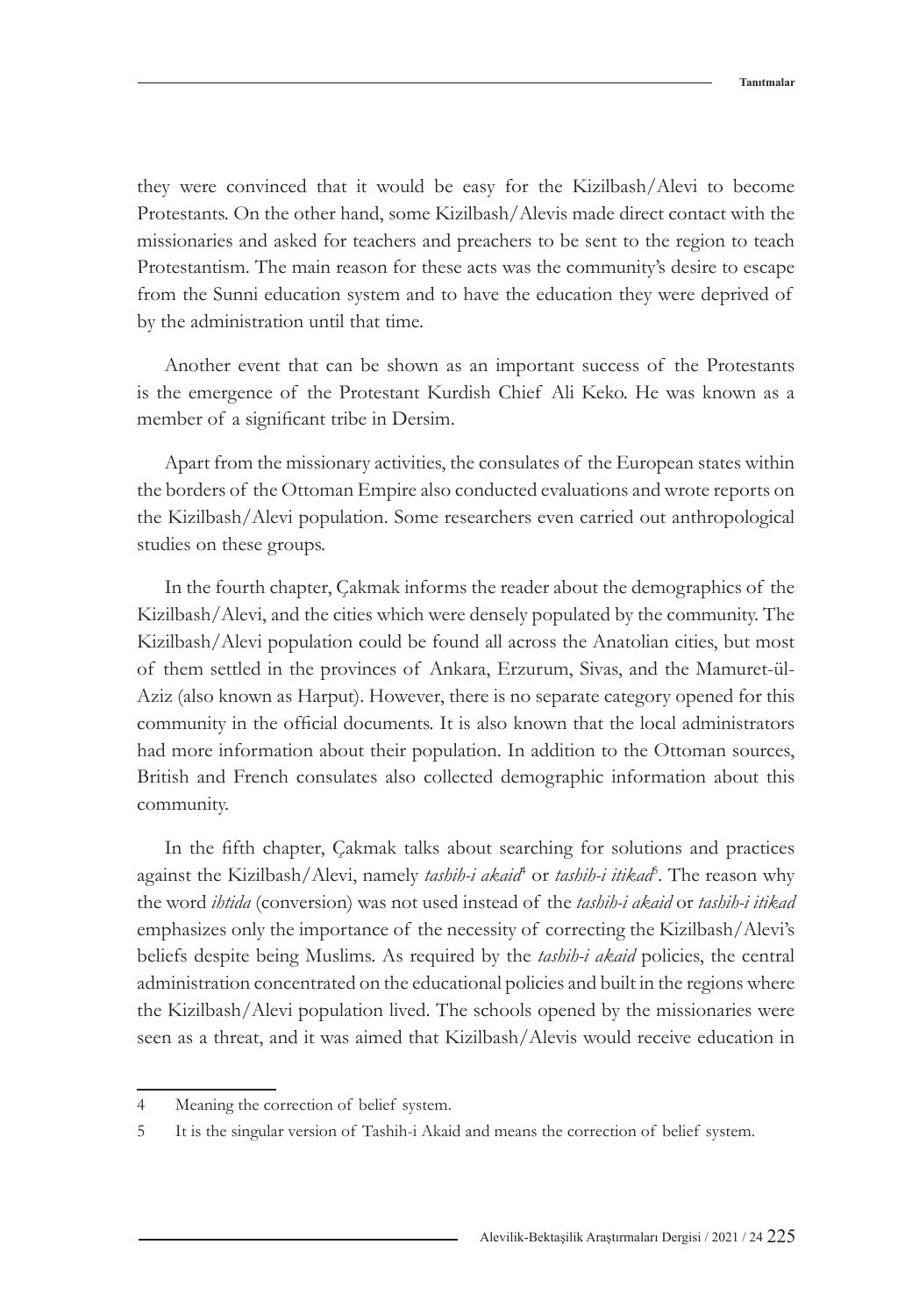the state schools instead. Together with the opening of schools, mosques and masjids were also built in the villages, and Sunni imams and preachers were appointed. A demonstration of allegiance to the authority was expected in return for these, but the Kizilbash/Alevi did not accept the policies very easily. The mosques and masjids were used for other purposes rather than worshipping.

In the sixth chapter, the crisis of representation of Kizilbash/Alevis is discussed. The crisis of representation derives from the Anşa Bacı and Dumuklu incidents, which were supported and explained by the primary sources. To begin with, Anşa Bacı was the female leader of a Kizilbash/Alevi community. She was complained to the administration by the *dede* (socio-religious leaders in Alevi communities) on a suspicion that she was planning a messianic rebellion due to a struggle within the community. An investigation was carried out against Anşa Bacı and her family as a result of the suspicions and fears of the administration due to the insulting statements made against Anşa Bacı. As a result of the investigation, Anşa Bacı and her family were exiled to Damascus, but they were later pardoned and were able to return to their homeland. The reason why Anşa Bacı is important in terms of the Kizilbash/Alevi's history and belief is that she has been accepted as the first female sheik in a sect.

Following the Anşa Bacı incident, the state once again came into contact with the Kizilbash/Alevi population via the Dumuklu incident. The main hero of this case was a person named Ali and his discourses. According to Ali, everything should be a common property except honor. Things like gold, ornaments, money, and goods are nothing but cult figures. Ali was also in contact with the regionally influential Hakikatciler<sup>6</sup>. The act that caused concern for the Ottoman administration, in this case, was when Ali bestowed divinity on himself. When the local administration did not obey the orders given by the central authority, a fighting broke out with the Kizilbash/Alevi population. The events escalated, and although there were no casualties in the Ottoman army, approximately 500 to 800 Kizilbash/Alevis lost their lives. This incident was recorded as a disaster in the official Ottoman documents.

In the last chapter, Çakmak presents a regional study that will attract considerable attention. It is possible that one of his motivations stems from the fact that the area was densely populated by the Kizilbash/Alevi community. Dersim was regarded as

<sup>6</sup> Their ideas are based on Sufism rather than the *dede* practice.